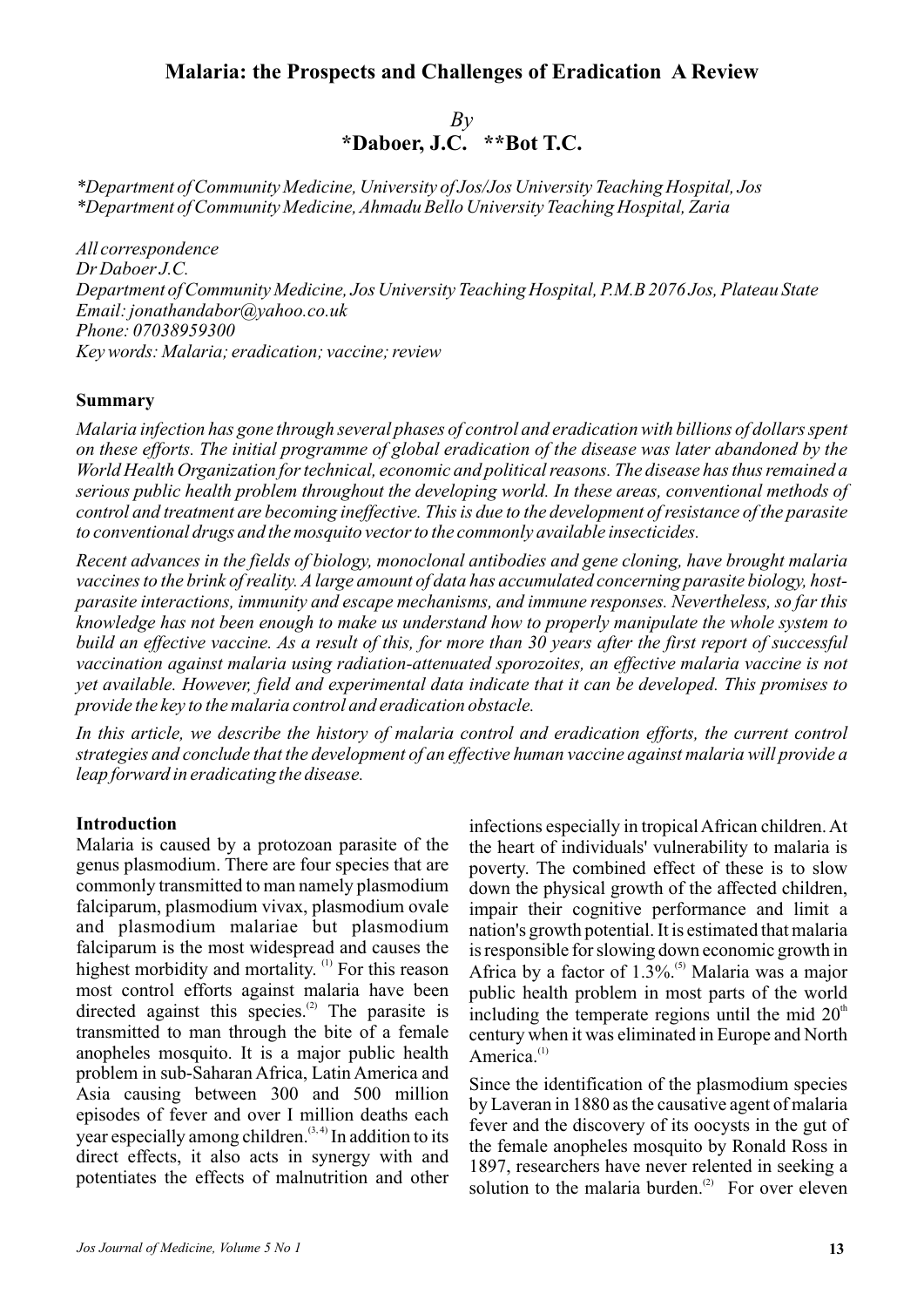decades mankind has been oscillating between the excitements that accompanied the discovery of new tools to fight the disease and the frustration of failures of these tools to effectively combat malaria. Control efforts have been directed at the mosquito vector, the disease parasite and the human host.<sup>(1,6)</sup>

#### **History of Malaria Control Efforts**

The discovery that mosquito was responsible for the transmission of the malaria parasite meant that if the mosquito could be eliminated malaria transmission would be interrupted. Efforts were therefore made to eliminate mosquito breeding sites from areas around human dwellings. Where this was difficult or impossible attempts were made to prevent man-mosquito contact that might result in mosquito bites. This was done by putting hordes of domestic animals in same sleeping rooms with humans so as to divert the attention of ravaging mosquitoes from biting man. Swamps and marshes were drained and nets were used in homes to prevent man-mosquito contact.<sup>(7)</sup> With the discovery of paris green and pyrethrum, new armamentaria were added to the arsenals against the mosquito vector. The anti mosquito war became an integrated approach through the use of swamp and marsh drainage, bush cutting, oiling and larviciding (using a larvicidal mixture of carbolic acid, resin and caustic soda). The discovery of quinine and pyrethroids added impetus to the fight against the mosquito.  $^{(8,9)}$  Until 1914 when dichlorodiphenyltrichloroethane (DDT) was rediscovered as a new weapon in malaria control, only quinine and the insecticides pyrethrum and paris green were available for the malaria control efforts. By the mid 1950's the debate centered around the best method of malaria control: between tighter netting as canvassed by Battista Grassi, quinine prophylaxis as suggested by Robert Koch or better housing promoted by SP James.  $\sigma$ Better housing was seen as an indicator of improved socio-economic status. Better housing and improved environmental sanitation would naturally minimize man-mosquito contact that will result in bites. Improvement in nutrition would boost immunity against the parasite. These have been at the root of the successful control of most communicable diseases in the developed countries of the world. Ronal Ross however emphasized vector control as the mainstay of malaria control. $(7)$ 

Up to 1950 malaria control programmes centered on case management with quinine, personal

protection using bed nets and larviciding. Encouraged by the successes of malaria control especially in Europe and the Americas the WHO took over malaria control programme in 1955 by launching an ambitious Global Malaria Eradication programme (GMEP) based on vector control using DDT and prophylaxis using chloroquine.<sup> $(7,9)$ </sup> This campaign was pursued with vigour especially in Europe and the Americas. An assessment in 1965 showed successes in America and Europe but only partial success was recorded in parts of Asia particularly India and Sri Lanka. It is important to emphasize that these were areas of low malaria transmission. In the countries of Africa where transmission was intense the eradication campaign was considered a failure. This was attributed to loss of political will on the parts of the WHO and the states concerned and the development of resistance of the mosquito vector to the insecticide DDT as well as the plasmodium parasite to chloroquine. In any case no serious large scale eradication efforts were made on the continent of Africa. Even though small scale pilot projects were implemented to test the technical feasibility of the eradication campaign and even though these pilots showed great potential for eliminating malaria, it was concluded that malaria cannot be eradicated from Africa. Additional efforts by the WHO at global malaria eradication were rather unrewarding and by 1969 the WHO was forced to abandon the GMEP.<sup>(1)</sup>

Since the GMEP was abandoned there has been a rise in there burden of the disease globally. Even sulfadoxine-pyrimethamine that replaced chloroquine as first line drug also experienced resistance.<sup>(9)</sup> The resurgence of malaria was so dramatic that it was also associated with pockets of epidemics in some parts of the world. These included the malaria epidemic which occurred in Sri Lanka between 1968 and 1969 and that which occurred in Madagascar between 1987 and 1988.<sup>(1)</sup> It was not until 1998 when another major attempt was made in the war against malaria. In this year the Roll Back Malaria (RBM) programme was launched with emphasis on multipronged prevention strategies and prompt case diagnosis and treatment. The new approach lays emphasis on evidence base from research.<sup>(10)</sup> It can be seen that in about 100 years from when the link between plasmodium species and the mosquito was established, the fight against malaria went round full circle from control to eradication and back to control.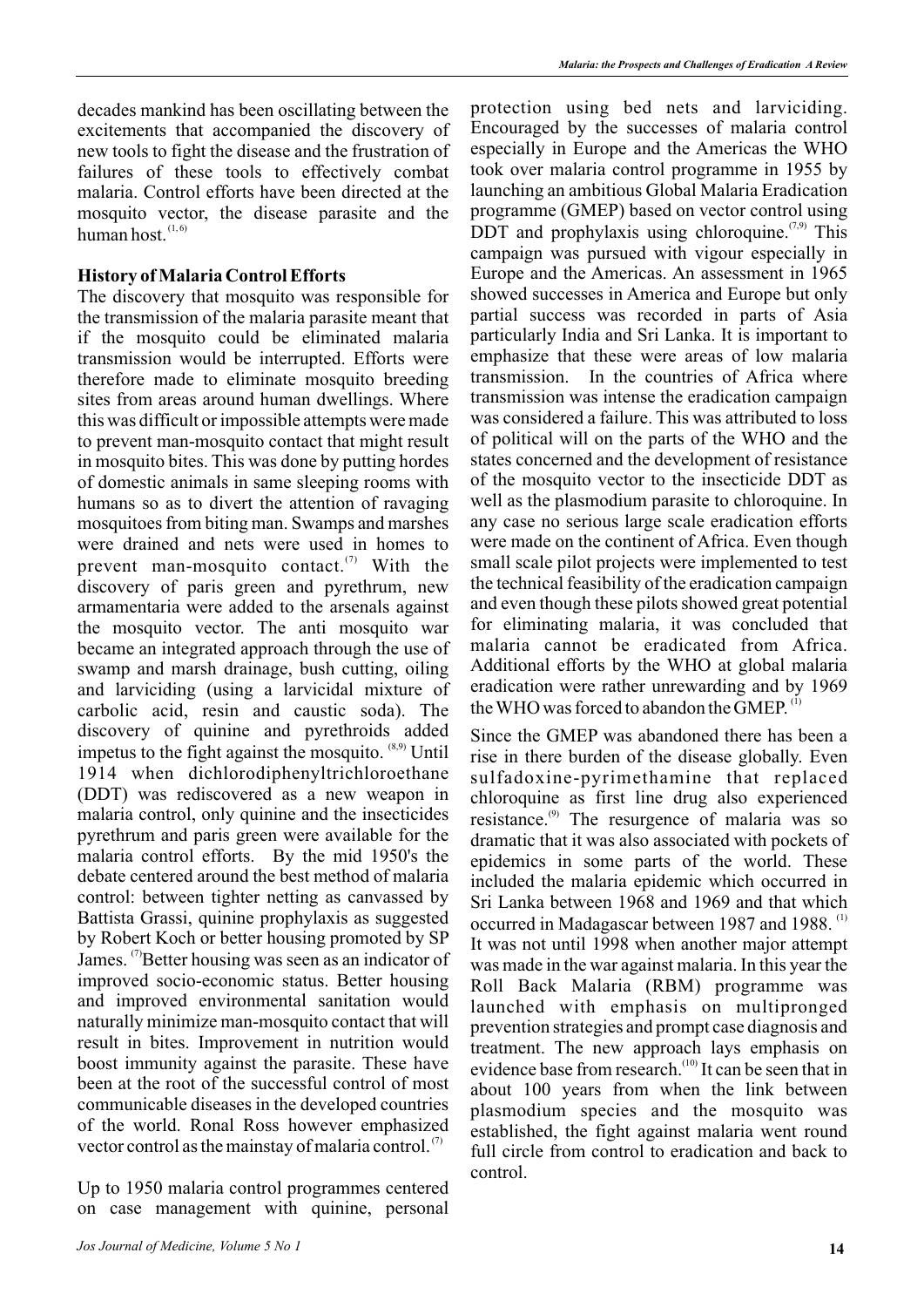# **Current Malaria Control Programme**

The current malaria control programme is based on the RBM which was initiated by African heads of government in April 1995 and later adopted by the WHO at the progamme launch in  $1998$ . <sup>(10)</sup> The six elements of the RBM include:

- 1. Evidence-based decisions using surveillance, appropriate response and building community awareness
- 2. Rapid diagnosis and treatment supporting home care, direct access to effective medicines, and wide availability of health services
- 3. Multiple prevention using insecticide-treated nets, environmental management to control mosquitoes, and intermittent treatment for making pregnancy safer
- 4. Focused research to develop new medicines, vaccines and insecticides
- 5. Well-coordinated action for strengthening existing health services and providing technical support
- 6. Harmonized action to build a dynamic global movement

The mainstay of the current control programme has been the creation of community awareness, making artemisinin combination drugs available and accessible to those most in need, the use of Long Lasting Insecticide Treated bed Nets (LLINs) especially for children and pregnant women, and research into the development of vaccines. Even though the current strategies of RBM holds a lot of promise there are serious challenges to overcome. The funding opportunities provided by the Global Fund for HIV/AIDS, Tuberculosis and Malaria (GFATM) and Bill & Melinda Gates Foundation among many other organizations are expected to boost these service and research initiatives.

One of the Challenges being faced is the development of resistance by the mosquito vector against a number of the commonly used insecticides. This means that such insecticides can no longer be effective in combating the vector. The worsening environmental conditions will lead to the proliferation of the mosquito vector and if there is development of substantial resistance to the insecticides in current use malaria control will remain a mirage.  $(11, 12)$  The challenge is to fund research on a continuous basis so that newer and more effective insecticides will continue to be available.

The second major obstacle is the resistance of the malaria parasite to the commonly available drugs. Quinine is still fairly effective and is currently used in the treatment of severe malaria. However its side effects have limited its common use. Chloroquine which replaced quinine several years ago as the drug of choice has largely been abandoned due to severe resistance of the parasite to the drug.  $(1, 7)$  The resistance which was first reported in Thailand and Cambodia eventually spread to almost all parts of the world where malaria transmission occurs. Curiously malaria parasite resistance is also being reported for the artemisinin combination drugs in the form of delayed parasite clearance in the western part of Cambodia adjoining Thailand. (13) This is a curious occurrence and research is needed to explain why resistances to the antimalarials usually develop from this axis before spreading to the rest of the world.

The third factor is human behavior. Malaria transmission is favoured in rural areas and urban slums where environmental sanitation is poor. The sanitation situation is even worse in refugee camps and other crowded settlements.<sup>(20)</sup> Also when human beings clear forests for construction of roads, housing settlements, industries and other purposes they are exposed to large mosquito populations which also leads to increases in malaria transmission. In addition symptom perception and treatment seeking behavior also influence the outcome of malaria in infected individuals. Unfortunately human behavior is difficult to change because it is complex and is influenced by several factors.<sup>(14)</sup>

The implication of the foregoing threats is that the malaria war is far from being won. In the 1990s there was an upward surge in malaria transmission occasioned by the peaking of insecticide and drug resistance and well as deterioration in environmental conditions. In the last decade however, there has been a decline in the prevalence of the disease globally. Several factors may be responsible for this including increased use of ITNs and the use of artemisinin combination therapy. $^{(1)}$  If the resources currently being invested in the control programme is scaled up, there may be a further decline in the disease prevalence. If however the resources decline as happens often, there may be a resurgence of the disease. The only measure that promises to circumvent the issues around insecticide and drug resistance as well as minimize the effect of human behaviour in the control of malaria is the development of an effective vaccine against the malaria parasite.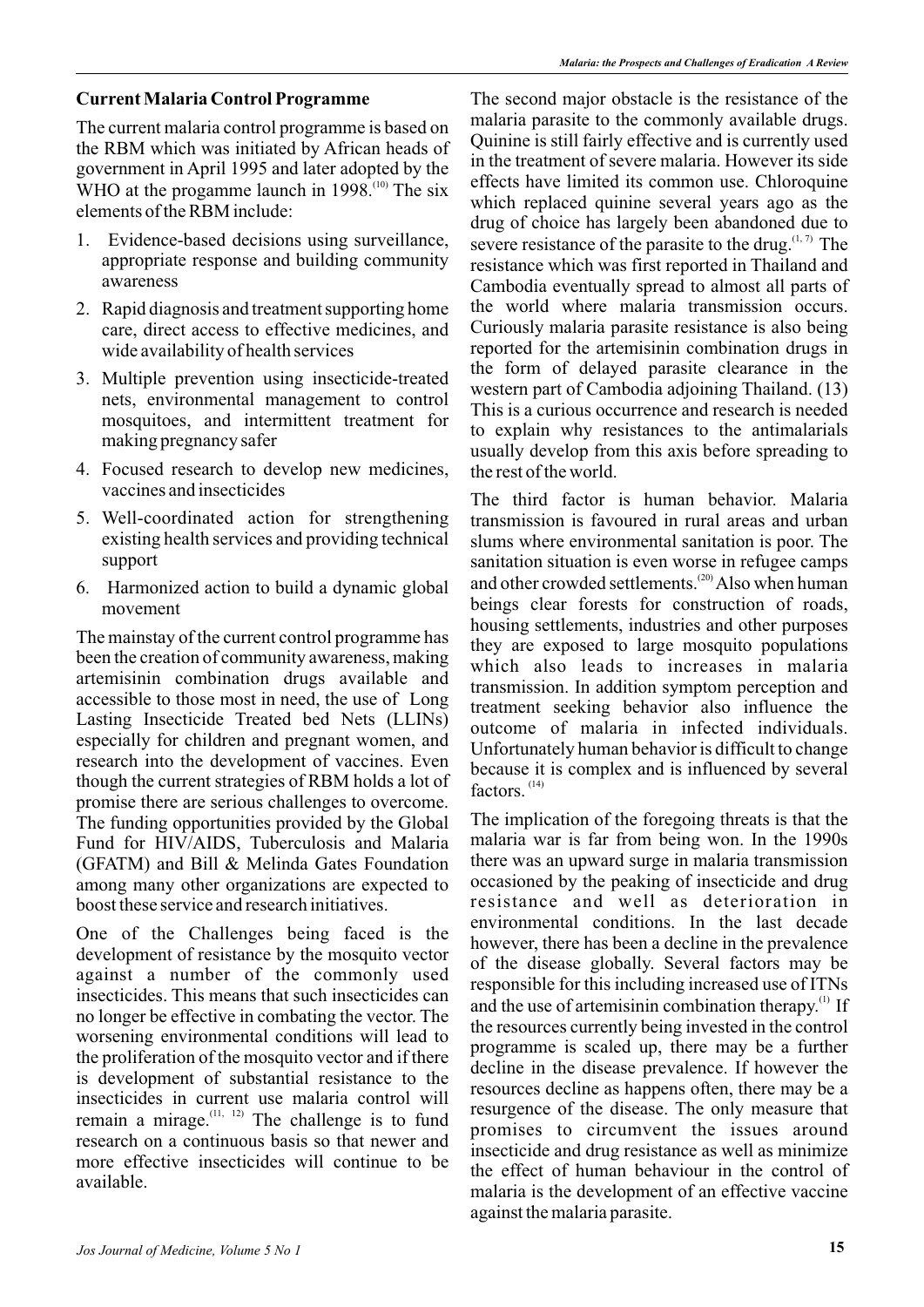# **Vaccines in Public Health**

Vaccines are often the most cost-effective tools for public health. They have historically contributed to a reduction in the spread and burden of infectious diseases and have played the major part in previous elimination campaigns for smallpox and the ongoing polio, neonatal tetanus and measles initiatives.  $^{(15)}$  Yet no effective vaccine for malaria has so far been developed.<sup>(16)</sup> Despite this, researchers remain hopeful that a preventive or therapeutic malaria vaccine could become available for use in the near future. Optimism is premised on the observation that individuals who are exposed to the parasite in endemic countries develop acquired immunity against disease and death. Such immunity does not however prevent malaria infection; immune individuals often harbour asymptomatic parasites in their blood. Additionally, research shows that if immunoglobulin is taken from immune adults, purified and then given to individuals that have no protective immunity, some protection can be  $\frac{1}{2}$  gained.  $\frac{1}{2}$  In addition to this, clinical and animal studies have shown that experimental vaccination has some degree of success when using attenuated sporozites and using the RTS, S/AS01 malaria vaccine candidate. $(1,17)$ 

# **Potential Targets of a Vaccine**

By their very nature, parasites are more complex organisms than bacteria and viruses, with more complicated structures. The life cycle of the malaria parasite is much more complex than those of bacteria and viruses, presenting initial challenges for the development of an effective vaccine but this also increases the number of potential target sites for a vaccine. Despite the huge number of vaccines available at the current time, there are none that target parasitic infections.<sup>(15)</sup> The distinct developmental stages involved in the life cycle present numerous opportunities for targeting antigens, thus potentially eliciting an immune response. Theoretically, each developmental stage could have a vaccine developed specifically to target the parasite. The first stage in the parasite life cycle, following inoculation, is a relatively short pre-erythrocytic or hepatic phase. A vaccine at this stage must be able to protect against sporozoite invasion. It should also be able to prevent the development of parasites in the hepatocytes by inducing cytotoxic T-lymphocytes that can destroy the infected liver cells.  $(17)$  However, if any sporozoites evade the immune system they will then have the potential to be symptomatic and cause the clinical disease.

The second phase of the life cycle is the erythrocytic or blood phase where merozoites from liver cells are released into the blood stream. The target of a vaccine at this stage is to prevent merozoites from multiplication and/or invasion of red blood cells. Another approach would be to attempt to block the process of erythrocyte adherence to blood vessel walls. It is believed that this process is accountable for much of the clinical syndrome associated with malarial infection; therefore a vaccine given during this stage would be therapeutic and hence administered during clinical episodes to prevent further deterioration. $(1)$ 

The last phase of the life cycle that has the potential to be targeted by a vaccine is the sexual stage. This would not give any protective benefits to the individual inoculated but would prevent further transmission of the parasite by preventing the gametocytes from producing multiple sporozoites in the gut wall of the mosquito. $^{(18)}$  It therefore would be used as part of a policy directed at eliminating the parasite from areas of low prevalence or to prevent the development and spread of vaccine-resistant parasites. This type of transmission-blocking vaccine is potentially very important. The evolution of resistance in the malaria parasite occurs very quickly, potentially making any vaccine redundant within a few generations. This approach to the prevention of spread is therefore essential.  $(17, 18)$ 

# **Vaccine Development Strategies for the Future**

The development of a vaccine of therapeutic and protective benefit against the malaria parasite requires a novel approach .As to date there are no vaccines available that effectively target a parasitic infection.  $(16)$  The focus so far has been predominantly on the use of sub-unit vaccines. The use of live, inactivated or attenuated whole parasites is not feasible and therefore antigenic particles, or subunits, from the parasite are isolated and tested for their ability to elicit an immune response. The majorities of subunits tested are frequently combined with adjuvant and specialized delivery systems to increase the level of immune response. $^{(1)}$ The most recent advances in the field of sub-unit vaccine development include the use of DNA vaccination. This approach involves removing sections of DNA from the parasitic genome and inserting the sequences into a vector. When inoculated the plasmid or attenuated virus is endocytosed into a host cell, the DNA sequence is then incorporated into the host DNA and replicated by protein synthesis. The proteins then produced are expressed on the cell surface membrane of the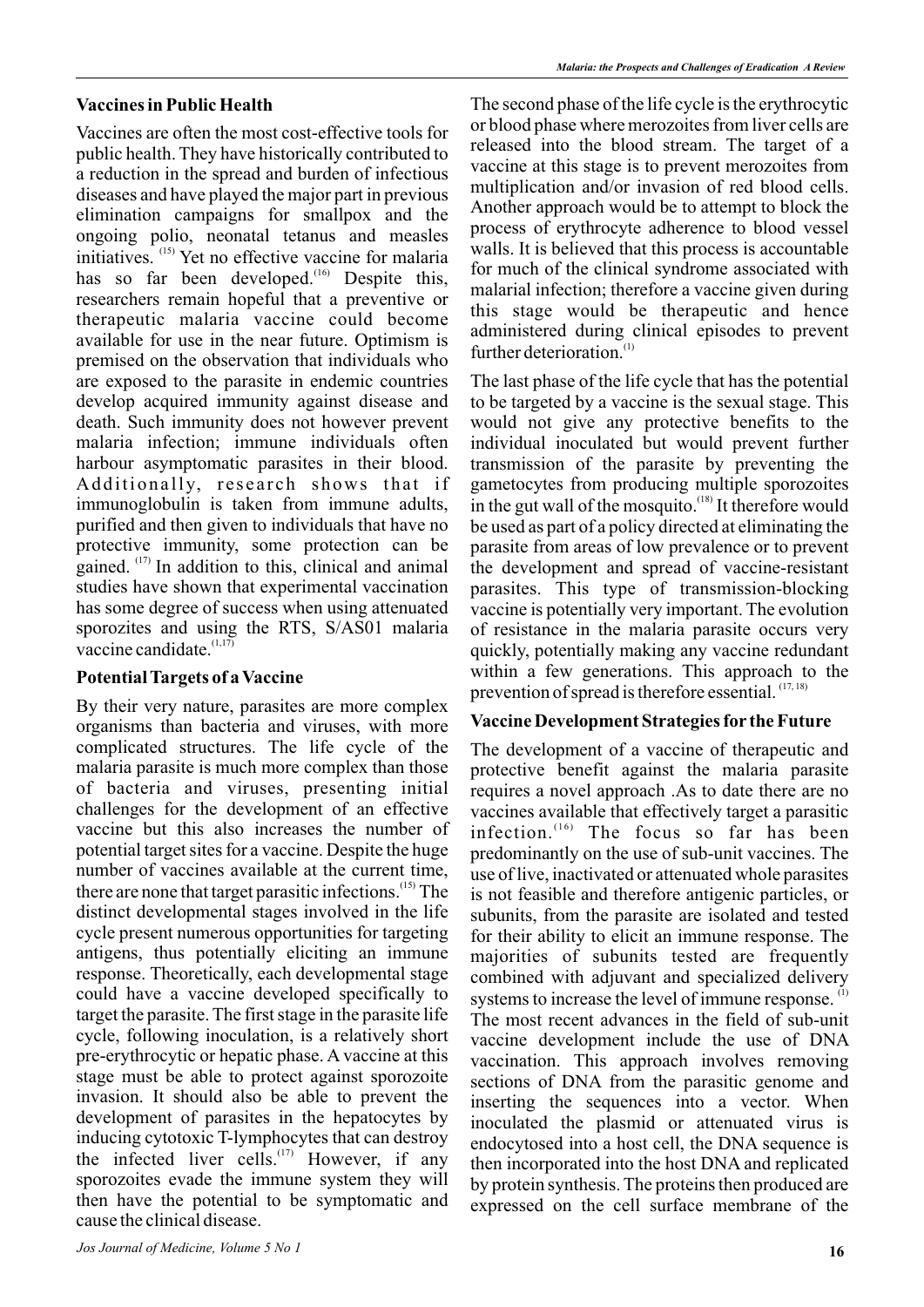'infected' cell. These bind to the HLA molecules, priming T cells and therefore creating a population of memory T cells specific to the inoculated DNA sub-unit. This technique has been shown to produce a high rate of T cell response but poor level of antibody production. The efficacy of DNA vaccines can be assessed using an ELISPOT assay. (18)The development of this method of testing for immune responses is extremely beneficial when examining the potential efficacy of a vaccine candidate and is hoped to enable critical analysis of the mechanisms that provide 'partial' protection, thus facilitating a greater understanding of vaccine technology. This approach of potentially allowing the modification of vaccine candidates to improve development techniques and further scientific understanding is known as 'iterative development'. The advantage of DNA vaccines over classical attenuated vaccines are numerous and include being able to mimic MHC class 1 CD8+ T cell specific responses that potentially could reduce some of the safety concerns associated with vaccine therapy and additionally provide a substantial reduction in production cost and due to the nature of DNA vaccines, increased ease of storage.<sup>(1,18)</sup>

The most successful candidate developed to date is the RTS, S recombinant vaccine. The RTS,S/AS02A, one of the key vaccines produced using this technique, has been used in field trials in The Gambia.<sup>(19)</sup> Three repeat doses were administered in the 6 months leading up to the period of highest malaria transmission.<sup>(20)</sup> The vaccine efficacy was reported at approximately 71% during the first 2 months of follow-up, but falling to 0% in the last 6 weeks in 250 male volunteers.  $(1, 21)$ 

# **Conclusion**

The malaria scourge is as old as mankind. In spite of the myriad of tools that have been developed against it, the disease remains a major public health problem especially among the poor populations of sub-Saharan Africa and Asia. Conventional tools against the disease have proved ineffective in eradicating or even controlling the disease. However preliminary results from research and field trials suggest that a preventive vaccine against malaria is in sight. When available for public use this will provide the answer to the malaria eradication question that has occupied the mind of researchers and clinicians for decades.

References

- 1. Greenwood BM, Fidock DA, Kyle DE, Kappe SHI, Alonso PL, Collins FH et al. Malaria: progress, Perils and Prospects for Eradication. J Clin Invest 2008; 118(4):1266-1276
- 2. Centers for Disease Control and Prevention. History of Malaria Control. Available from http://www.cdc.gov.malariainfo Last accessed 22/05/2010
- 3. United Nations. Coming to Grips with Malaria in the New Millenium. UN Millenium Project 2005. Task Force on HIV/AIDS, Malaria, TB and Access to Essential Medicines. Working Group on Malaria
- 4. World Health Organization. World Malaria Report 2005. Geneva. RBM/WHO/UNICEF 2005.
- 5. United Nations. Global Burden of Malaria. Millenium Project. Available from http://www.unmilleniumproject.orgLast accessed 22/05/2010
- 6. Progress in Malaria Control. Global Malaria Action P l a n . A v a i l a b l e f r o m http://www.rollbackmalaria.org/gmap/1-3.html Last accessed 16/05/2010
- 7. History of Malaria. Available from http://www.malariasite.com/malaria/history.htm Last accessed 28/05/2010
- 8. Centres for Disease Control and Prevention. Malaria. World Malaria Report 2009. Available from http://www.cdc.gov/malaria/
- 9. Matthys B, Sherkanov T, Karimov SS, Khabirov Z, Mostowlansky T, UTzinger J et al. History of Malaria in Tajikistan and Rapid Malaria Appraisal in an Agroecological setting. Malaria Journal 2008; 7: 217- 224
- 10. UNICEF. The Roll Back Malaria Partnership. Available from http://www.unicef.org
- 11. Knipling EF. Present Status of Mosquito Resistance to Insecticides. Am J Trop Med Hyg 1952; 1(3): 389-394
- 12. Wikipedia. Pesticide Resistance. Available from http://wikipedia.org
- 13. World Health Organization. Drug Resistance could set back malaria control success. WHO News Release 2009. Available from http://www.who.int
- 14. Mwenesi HA. Sociocultural and Behaviuoral Issues in the Treatment and Prevention of Malaria. WHO/TDR 2008
- 15. World Health Organization. Immunization Against Diseases of Public Health Importance. Fact sheet No 288, 2005
- 16. Young JF, Poste G. The Prospects for a Human Malaria Vaccine. Trends in Biotechnology 1988; 6(3): 63-68
- 17. Chauhan VS Vaccines for Malaria-Prospects and Promise. Current Science 2007; 92(11):1525-1534